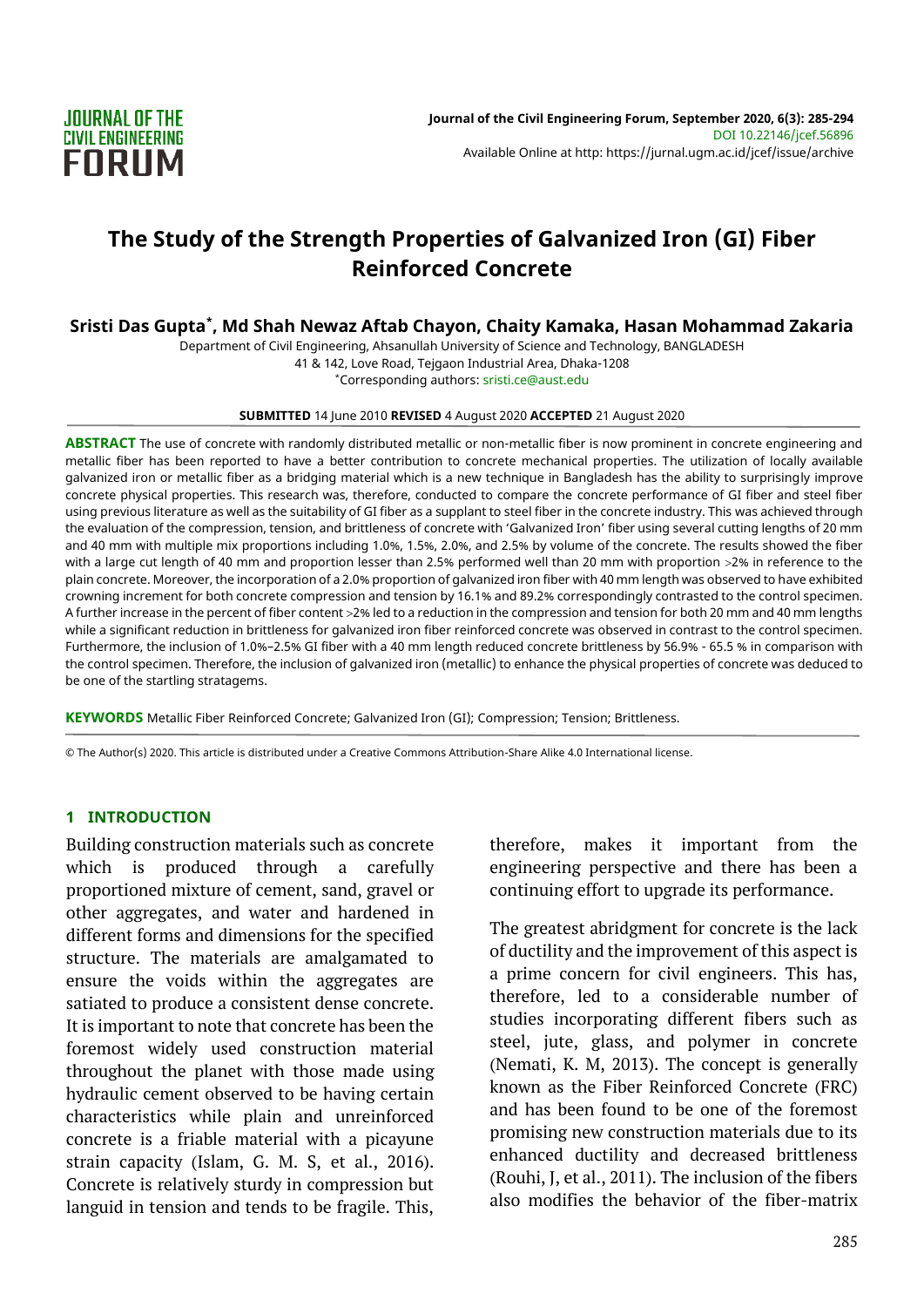composite after it has cracked, thereby, upgrading its toughness.

The real contribution of the fibers is to extend the toughness of the concrete (Sivakumar. A, et al.*,* 2007) which has been described to be an area under a load-deflection curve. This is due to the fact that plain concretes fail suddenly once the greatest strength is surpassed while fiber ferroconcrete continues under considerable loads even at deflections considered more than the fracture deflection in plain concrete. This means fiber-reinforced concrete is in a position to sustain load or strain much greater than plain concrete (Kim, J. S, et al*.,* 2017).

Fiber ferroconcrete is also generally defined as a material made with hydraulic cement, aggregate, and incorporating discrete discontinuous fiber (ACI 544.4R-88, 1999). Galvanized steel wire or iron (GI) formed from zinc-plated steel is presently used as a reinforcement to improve concrete properties mainly due to the ability of the protective layer of zinc to inhibit corrosion. Several studies have been conducted to investigate the suitability of GI fibers as an alternative to steel or hybrid fibers. This is important considering the fact that steel fiber is the most prominent metallic fiber with the ability to augment concrete properties but it is expensive to be used in Bangladesh due to additional cost attached to its unavailability in the local market. Studies have also been conducted to determine the substitute reinforcing material to emulate steel fiber in improving the mechanical properties of concrete at a lower cost. Some others also focused on using different mix proportions of steel fiber to determine their effectiveness but there is no significant research on the use of GI fiber with different cutting length and at several mix proportions.

This means it is considerably important to determine the influence of the effective

utilization of galvanized iron (GI) fiber to produce ennobled concrete. Therefore, the foremost objective of the study was to develop galvanized iron (GI) fiber reinforce concrete composites, and determine the suitable length and content (volume fraction) of fibers based on concrete mechanical behavior.

# **2 MATERIALS AND METHODS**

# 2.1 Portland Cement

Ordinary hydraulic Cement containing 95–100% and 0–5% of clinker and gypsum respectively at a precise gravity of 3.12 was used in this study.

# 2.2 Coarse and Fine Aggregates

Sylhet sand was utilized as the fine aggregate while crushed stone chips were treated as the coarse aggregate using a grading consistent with ASTM C33. The aggregates were collected from Sylhet and their physical properties are presented in Table 1.

### Table 1. Physical characteristics of aggregates

| Property                                    | Sand | Stone<br>Chips |
|---------------------------------------------|------|----------------|
| Bulk Specific Gravity (OD Basis)            | 2.54 | 2.66           |
| Absorption Capacity (%)                     | 1.34 | 0.69           |
| Fineness Modulus (FM)                       | 2.62 |                |
| Dry Rodded Unit Weight (kg/m <sup>3</sup> ) | 1590 | 1550           |

# 2.3 Galvanized Iron Fiber

Galvanized iron (GI) fiber has a circular section with the diameters varying from 0.37 mm to 5 mm but those with 1mm diameter were used in this study. According to the manufacturers, the materials are resistant to high temperature and corrosion and also provide high strength considering the properties shown in Table 2. Two different cut lengths including 20 and 40 mm as presented in Fig. 2 were used in this study at different volumetric percentages of 1%, 1.5%, 2%, and 2.5% in the concrete mixture.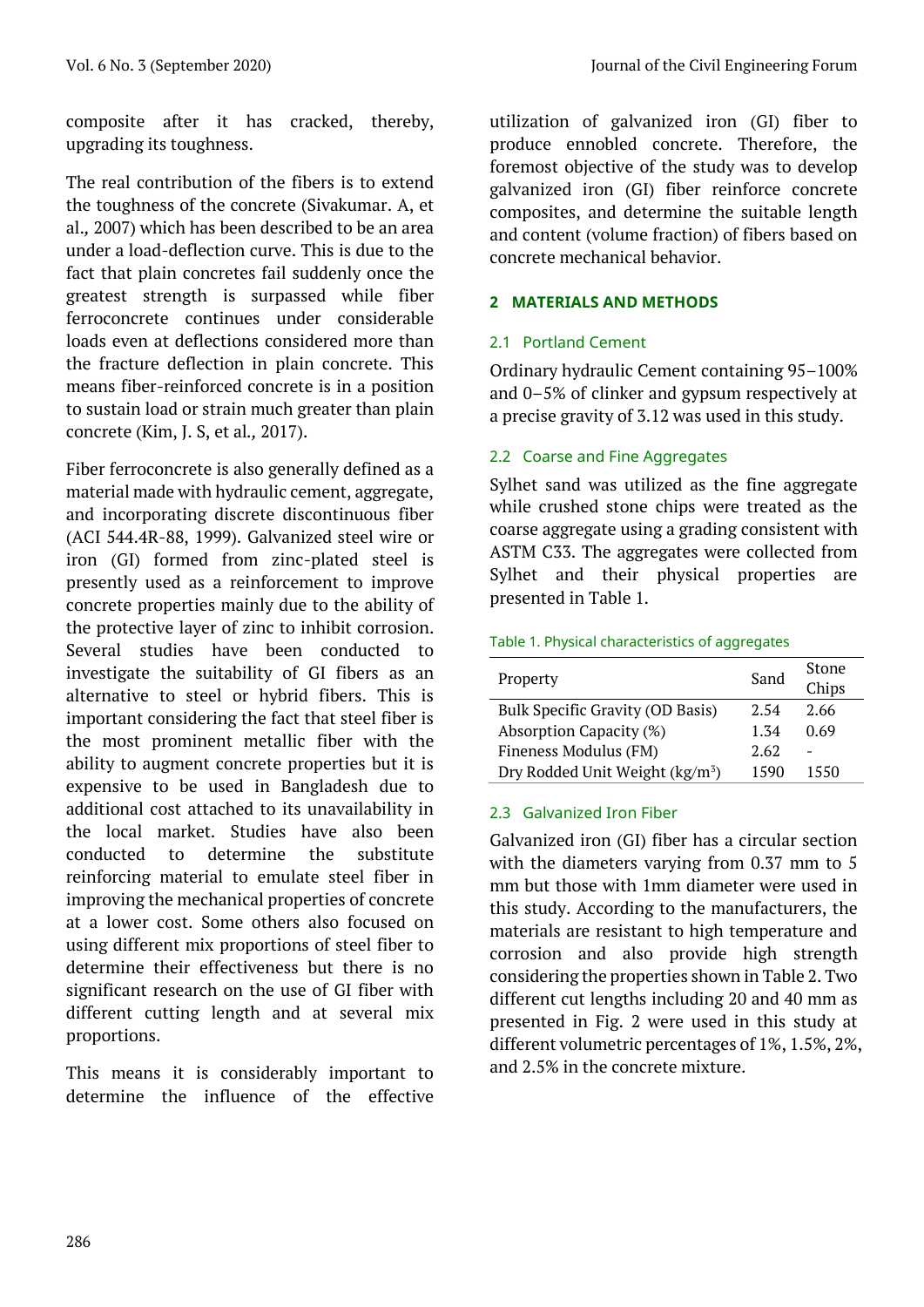



(b)



(c)

Figure 1. (a) Galvanized iron (GI) (b) GI with 20 mm length (c) GI with 40 mm length

|              |  |  | Table 2. Characteristics of Galvanized iron (GI) fiber |
|--------------|--|--|--------------------------------------------------------|
|              |  |  | employed in this study (American Galvanizers           |
| Association) |  |  |                                                        |

| GI Fiber               | Feature |
|------------------------|---------|
| Cutting Length (mm)    | 20      |
| Cutting Length (mm)    | 40      |
| Diameter (mm)          | 1       |
| Aspect Ratio $(l/d)$   | 20      |
| Aspect Ratio $(l/d)$   | 40      |
| Density (kg/m3)        | 6000    |
| Tensile Strength (MPa) | 250     |
| Color                  | Silver  |
| Elastic Modulus (GPa)  | 6.0     |

# 2.4 Concrete Mix Proportions

Trial mixtures were prepared to obtain the targeted strength of 35 MPa at 28 days with a target slump value of 75–100 mm. The concrete mix was designed according to the standards of the American Concrete Institute (ACI 211, 2009). The fibers added reduced the slump value due to the interweaved arrangement of fibers in the concrete matrix. Therefore, additional water was needed compare to control concrete to keep the slump within the mix design range. The detailed mix proportions of the constituent materials, with the SSD condition where applicable, to produce the concretes used in this study are presented in Table 3.

# 2.5 Concrete Mixing, Casting, and Curing

The concrete mixture was prepared with different parameters including the length and volume fraction of the iron fiber content while the cut lengths of the fiber were 20 and 40 mm at 1%, 1.5%, 2%, and 2.5% proportion. The fibers were truncated to the desired length using a wire cutting machine while the concrete was prepared through a machine mixer by considering a 50 liter volume for each trial blend. The process involved mixing the appropriate quantity of coarse aggregates, fine aggregates, and cement followed by the inclusion of the iron fibers to obtain congruous distribution in every part of the concrete after which water was added with four minutes of vigorous mixing to achieve consistency. A slump cone was used to measure the workability of the mixture while a 150 mm cube specimen was set and placed in a circumambient temperature for 24 hours to conduct laboratory strength tests. Subsequently, the specimens were extracted from the mold and placed in a curing tank to determine the strength at 7 and 28 days.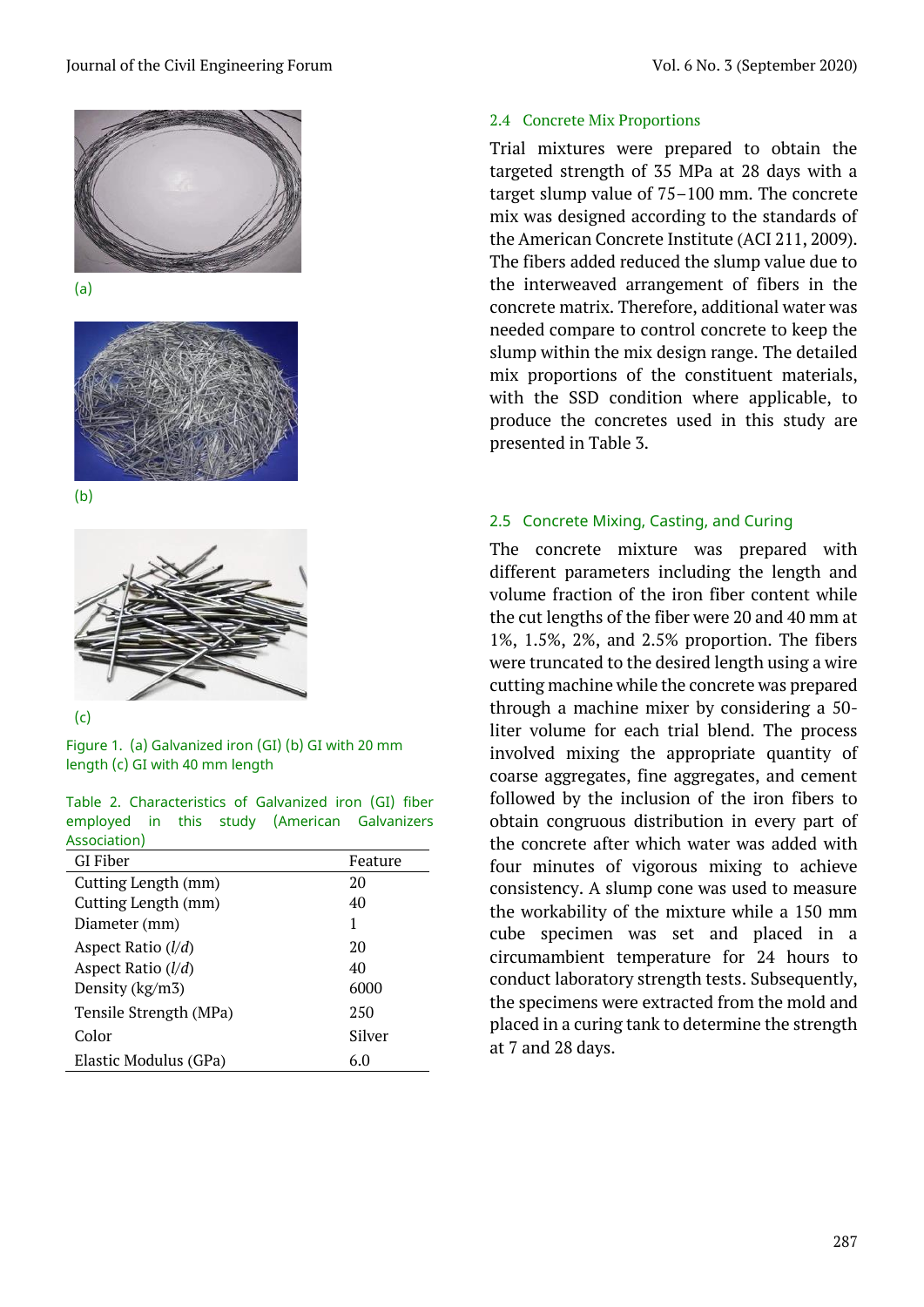| Table 3. Mixing composition of concrete utilized in laboratory works (Galvanized iron) |  |
|----------------------------------------------------------------------------------------|--|
|----------------------------------------------------------------------------------------|--|

| Proportion              | Water<br>$\frac{\text{kg}}{\text{m}^3}$ | Cement<br>$\frac{\text{kg}}{\text{m}^3}$ | CA (kg/m <sup>3</sup> )<br>[SSD] | FA (kg/m <sup>3</sup> )<br>[SSD] | GI $(kg/m^3)$ |
|-------------------------|-----------------------------------------|------------------------------------------|----------------------------------|----------------------------------|---------------|
| <b>Control Concrete</b> |                                         |                                          |                                  |                                  |               |
| GIFO(0.0%)              | 215                                     | 566                                      | 999                              | 565                              | 0.0           |
| Galvanized Iron (20 mm) |                                         |                                          |                                  |                                  |               |
| GIF1 (1.0%)             | 218                                     | 566                                      | 999                              | 565                              | 23.45         |
| GIF2 (1.5%)             | 219                                     | 566                                      | 999                              | 565                              | 35.17         |
| GIF3 (2.0%)             | 223                                     | 566                                      | 999                              | 565                              | 46.90         |
| GIF4 (2.5%)             | 225                                     | 566                                      | 999                              | 565                              | 58.63         |
| Galvanized Iron (40 mm) |                                         |                                          |                                  |                                  |               |
| GIF5 (1.0%)             | 217                                     | 566                                      | 999                              | 565                              | 23.45         |
| GIF6 (1.5%)             | 220                                     | 566                                      | 999                              | 565                              | 35.17         |
| GIF7 (2.0%)             | 223                                     | 566                                      | 999                              | 565                              | 46.90         |
| GIF8 (2.5%)             | 224                                     | 566                                      | 999                              | 565                              | 58.63         |

# 2.6 Compression Test

The compression of the concrete was tested using EN 12390-3 (2009). The compressive strength has been considered the most prominent feature of concrete compared to other physical properties due to its structural significance and the provision of a limpid repercussion on how the increment of fiber proportions influence the concrete strength. Moreover, the load was implemented with a strain rate of 1.5mm/min up to the period the specimens reached their fracture point. The highest load received by the concrete specimen throughout the test was inscribed. The experimental set up is, therefore, shown in the following Figure 2.



Figure 2. Laboratory arrangement for compression test.

# 2.7 Tensile Strength Testing

The friableness and modicum tensile strength of concrete make it callow to flounder with the direct tension. Therefore, assessing concrete tension is imperative to ascertain the load required for fracture through the use of a splitting experiment in accordance with the EN 12390-6 (2000). The tensile strength was, however, measured using Equation (1)

$$
f_{ct} = 2F/\pi L d \tag{1}
$$

where  $f_{ct}$  is the tensile strength in  $N/mm^2$ ,  $F$  is the maximum load in Newtons (N), *L* is the length of the specimen in millimeters (mm), and *d* is the size of a designated cross-section in millimeters (mm).

#### **3 RESULT AND DISCUSSION**

### 3.1 Compressive Strength

Compressive strength is the most fundamental property of concrete due to its main function of withstanding compressive stress. The behavior of concrete under compression load due to the utilization of galvanized Iron metallic fiber is presented in Figures 3 and 4. Meanwhile, the results presented in Table 4 showed the integration of galvanized iron fiber in concrete enhanced the compressive strength.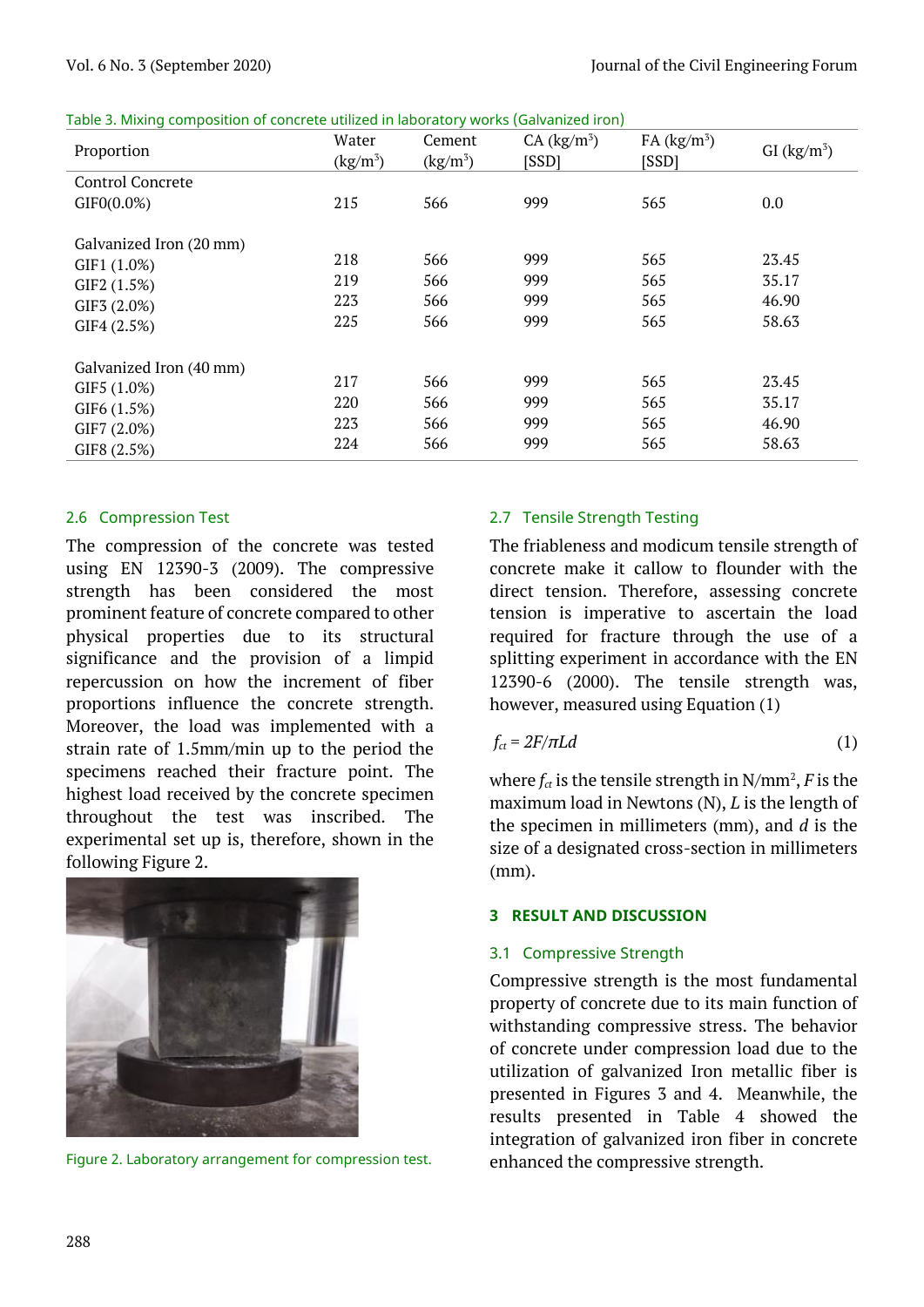#### Journal of the Civil Engineering Forum Vol. 6 No. 3 (September 2020)

#### Table 4. Experimental outcomes of concrete compression

| Length<br>(mm) | Concrete<br>Composition | Compressive<br>strength at 7<br>days (MPa) | Compressive<br>strength at 28<br>days (mpa) | 28 days<br>strength<br>increment $(\%)$ | Steel<br>Fiber*          | Compressive<br>strength at 28 days<br>$(MPa)^*$ |
|----------------|-------------------------|--------------------------------------------|---------------------------------------------|-----------------------------------------|--------------------------|-------------------------------------------------|
|                | Control concrete        | 21.023                                     | 36.5                                        | $\overline{\phantom{0}}$                | $\bf{0}$                 | 33.4                                            |
| 20             | GIF1                    | 23.12                                      | 36.58                                       | 0.2                                     | 0.5%                     | 37.83                                           |
|                | GIF <sub>2</sub>        | 24.06                                      | 37.24                                       | 1.8                                     | 1.0%                     | 43.74                                           |
|                | GIF <sub>3</sub>        | 24.83                                      | 37.79                                       | 3.5                                     | 1.5%                     | 48.03                                           |
|                | GIF4                    | 23.64                                      | 36.91                                       | 1.1                                     |                          | $\overline{\phantom{a}}$                        |
| 40             | GIF5                    | 24.70                                      | 39.92                                       | 9.3                                     | $\overline{\phantom{a}}$ | $\overline{\phantom{a}}$                        |
|                | GIF <sub>6</sub>        | 25.43                                      | 40.86                                       | 11.9                                    | $\overline{\phantom{a}}$ | $\overline{\phantom{a}}$                        |
|                | GIF7                    | 26.67                                      | 42.35                                       | 16.1                                    |                          | $\overline{\phantom{a}}$                        |
|                | GIF8                    | 26.13                                      | 41.52                                       | 13.8                                    |                          | $\overline{\phantom{a}}$                        |

\* Joshi A, *et.al;* 2016







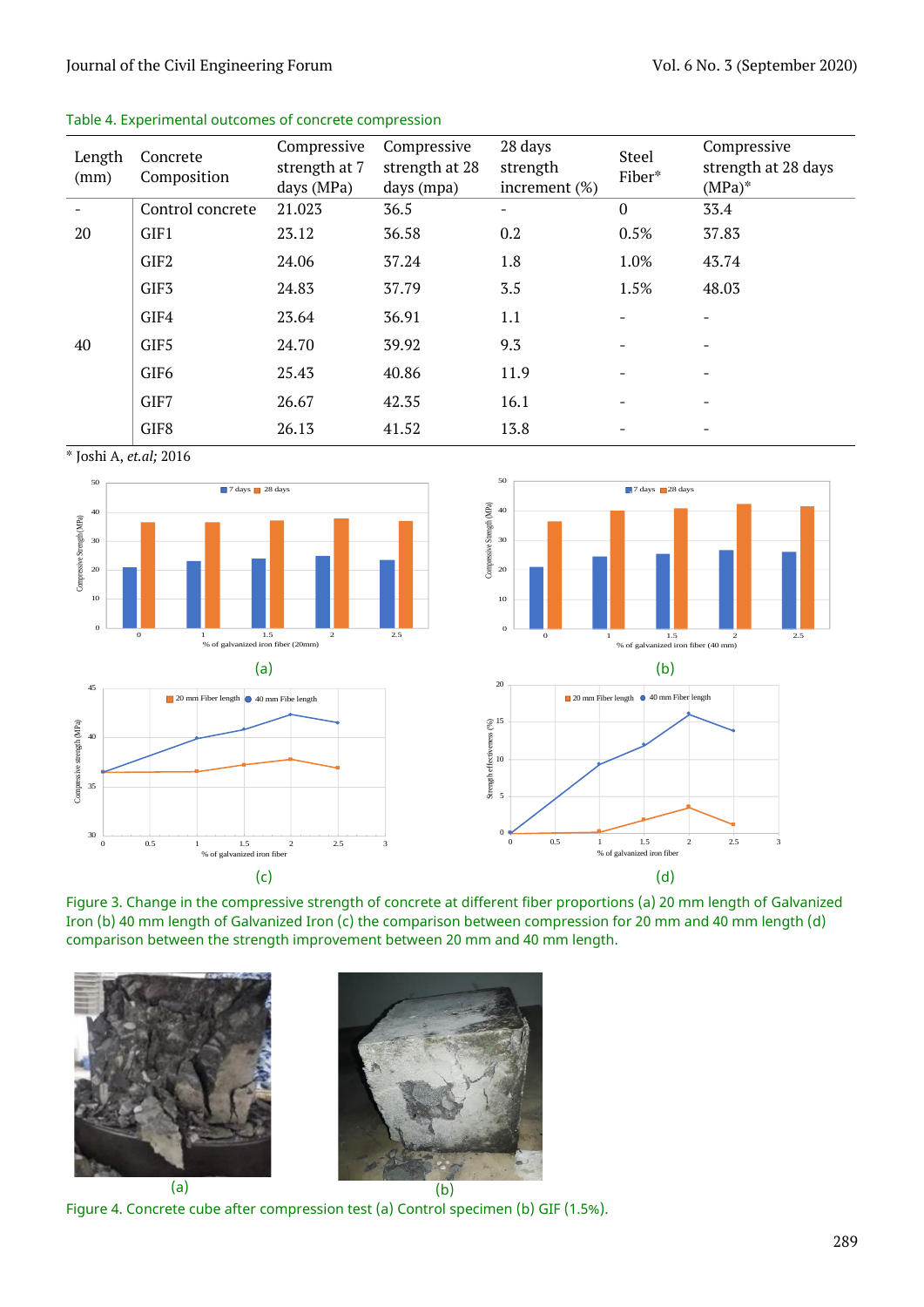Figures 3a and 3b compare the compressive strengths on the 7th and 28th day for 20 mm and 40 mm fibers respectively and the values were observed to have aggravated up to 2% GI fiber and later reduced as the proportion increased. This was associated with the confining effect of fibers in the concrete matrix which holds the materials together. Meanwhile, this effect depends mainly on the difficulty in controlling the orientation of fibers due to its random distribution in the concrete matrix. Figure 4, however, shows the holding capacity of GI fiber to be lucid with the increment in the strength of the reinforced concrete found in the range of 0.2 % to 3.5% for 20 mm length and 9.3% to 16.1% for 40 mm. A slight decrease was observed in the two specimens for 2.5% proportion and this Is associated with the high dosage of fiber which affects the concrete's cohesiveness. The best result was, however, recorded at 2% proportion with 40 mm length as observed with the 16.1% increment in the compressive strength of the concrete. This is in agreement with the findings of previous research by Joshi et al [16] that it is possible to increase the compressive

| Table 5. Experimental outcomes of concrete compression |  |  |  |
|--------------------------------------------------------|--|--|--|
|--------------------------------------------------------|--|--|--|

strength of concrete within a range of 13.8% to 43.8% by incorporating steel fibers.

# 3.2 Tensile Strength

Split tensile strength is the ability of concrete to withstand tension with the effect of the GI fiber incorporated determined using a split tensile test and the results obtained are presented in Table 5 and the changes recorded are demonstrated in Figure 5.

The incorporation of GI fibers was observed to have increased the split tensile strength of the reinforced concrete compared to the control specimen. Figure 5(d) represents the effectiveness of the splitting tensile strength for the specimens at 28 days with the galvanized Iron fiber reinforced concrete observed to have increased significantly compared to the plain concrete. Moreover, the splitting tensile strength of the reinforced concrete was found to have increased in a range of 36.6% to 67.6% for 20 mm length as the fiber content increased while 40 mm length was observed to have shown a better performance with 70% to 89.2%.

| Length<br>(mm) | Concrete<br>Composition | <b>Tensile Splitting</b><br>Strength at 7<br>Days (MPa) | <b>Tensile Splitting</b><br>Strength at 28<br>days (MPa) | 28 days<br>Strength<br>Increment $(\%)$ | Steel<br>Fiber*          | Tensile splitting<br>Strength at 28 days<br>$(MPa)*$ |
|----------------|-------------------------|---------------------------------------------------------|----------------------------------------------------------|-----------------------------------------|--------------------------|------------------------------------------------------|
|                | Control<br>Concrete     | 1.17                                                    | 2.13                                                     |                                         | $\boldsymbol{0}$         | 2.67                                                 |
| 20             | GIF1                    | 1.39                                                    | 2.91                                                     | 36.6                                    | 0.5%                     | 3.34                                                 |
|                | GIF2                    | 1.97                                                    | 3.13                                                     | 46.9                                    | 1.0%                     | 3.83                                                 |
|                | GIF <sub>3</sub>        | 2.52                                                    | 3.57                                                     | 67.6                                    | 1.5%                     | 4.62                                                 |
|                | GIF4                    | 1.49                                                    | 3.04                                                     | 42.7                                    |                          |                                                      |
| 40             | GIF5                    | 1.70                                                    | 3.62                                                     | 70                                      | $\overline{\phantom{0}}$ |                                                      |
|                | GIF <sub>6</sub>        | 2.09                                                    | 3.93                                                     | 84.5                                    |                          |                                                      |
|                | GIF7                    | 2.79                                                    | 4.03                                                     | 89.2                                    | $\overline{\phantom{0}}$ |                                                      |
|                | GIF8                    | 2.32                                                    | 3.97                                                     | 86.4                                    | $\overline{\phantom{0}}$ |                                                      |

\* Joshi A, *et.al;* 2016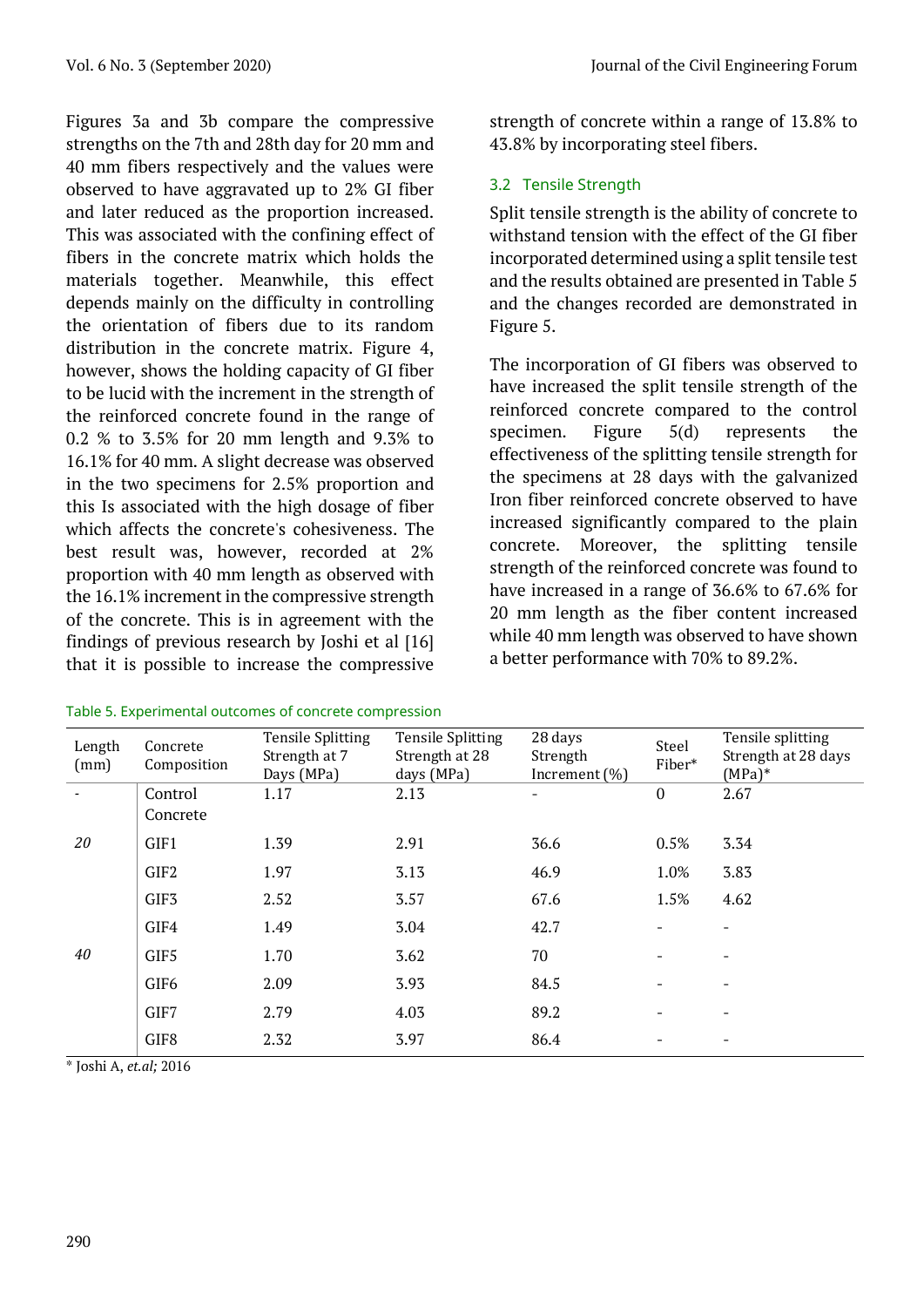

Journal of the Civil Engineering Forum Vol. 6 No. 3 (September 2020)

Figure 5. Change in concrete tension due to the fiber proportion in (a) 20 mm length (b) 40 mm length (c) comparison in the tension between 20 mm and 40 mm length (d) comparison with the strength increment between 20 mm and 40 mm length.



Figure 6. Concrete cube after the tension test (a) control Specimen (b) 1.5% GIF.

The most effective result indicated by an 89.2% increment in the tension was found with a 2% mix proportion for 40 mm length. This means a lengthy fiber with averagely  $\leq$ 2% of GI leads to the production of a concrete mixture which is able to withstand cracking under a tensile load as shown in Figure 6. Meanwhile, more proportion of GI fiber which is 2% were found to have produced an incongruous mixture due to

the deficiency caused by the free rearrangements of the concrete elements. The incorporation of 2.5% GI fiber was, however, discovered to have provided a superior contribution to tensile strength than the control specimen. Moreover, the previous research by Joshi et al [16] showed the possibility of enhancing concrete tension by adding steel fiber. This further confirms the ability of GI fiber to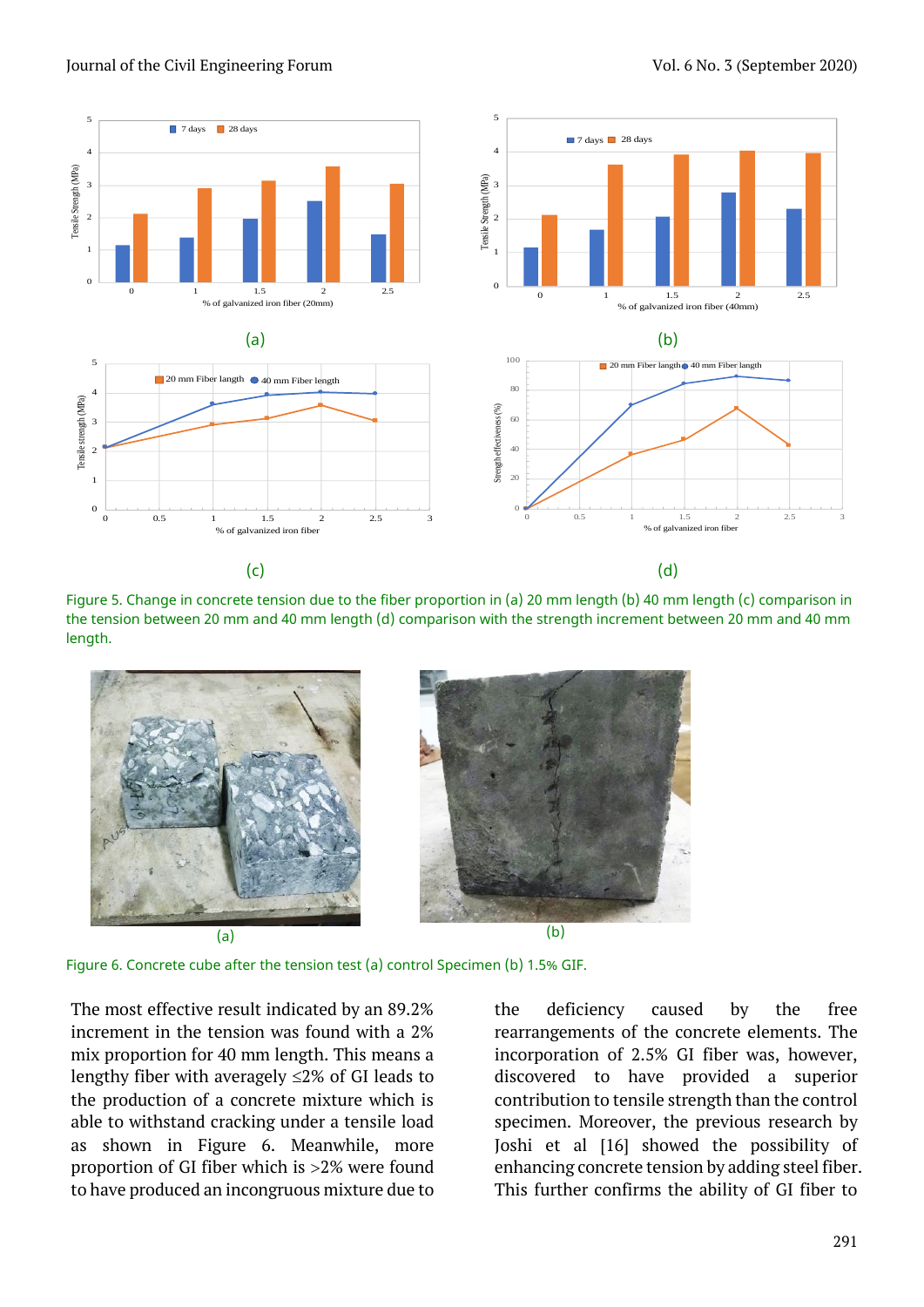produce analogous effects when added to the concrete even though the increment of strength is a bit higher for SFRC.

# 3.3 Influence of galvanized Iron fiber on concrete brittleness

Concrete with high strength exhibits high friableness and this makes it important to appraise concrete performance, especially by using the ratio of tension to compression to determine its fragility (Li W, *et.al.* 2014 and Li. R, *et.al.* 2014) such that a higher ratio leads to lesser frailty. The results of the concrete brittleness due to the addition of galvanized iron are presented in Table 6 while the comparison based on the lengths is shown in Figure 7.

The most luminous difference between GI fiberreinforced and plain concretes is the characteristics of the failure. Figure 6 conspicuously shows brittle failure in the plain concrete as observed in it splitting into two pieces while ductile failure was found with GI fiber reinforced concrete which prevents it from splitting. Moreover, the fibers were also found to have aligned with the direction of the tension such that an increase in their proportion leads to a stable enhancement in the ratio of tension to compression. The use of galvanized iron fiber also reduced the frailty as observed with the 37.9% to 62.1 % recorded for 20 mm length and 56.9% to 65.5 % for 40 mm length compared to the control specimen. Furthermore, the GI fibers immure the crack by reinforcing the concrete whenever a fracture is originated. Those with high lengths were discovered to influence proper distribution due to their large specific area which increases the mechanical entanglement in the concrete. It is also important to note that the addition of a GIF with a 40 aspect ratio is much better to suppress brittleness than the 20 aspect ratio.

#### Table 6. Experimental outcomes of concrete brittleness

| Type of Concrete | Fiber Content (%) | Tensile to Compression Ratio | Reduction of Brittleness of Concrete (%) |
|------------------|-------------------|------------------------------|------------------------------------------|
| Control Concrete | $\bf{0}$          | 0.058                        |                                          |
| GIF1             | 1.0               | 0.080                        | 37.9                                     |
| GIF2             | 1.5               | 0.084                        | 44.8                                     |
| GIF3             | 2.0               | 0.094                        | 62.1                                     |
| GIF4             | 2.5               | 0.082                        | 41.3                                     |
| GIF5             | 1.0               | 0.091                        | 56.9                                     |
| GIF6             | 1.5               | 0.0962                       | 65.5                                     |
| GIF7             | 2.0               | 0.095                        | 63.7                                     |
| GIF8             | 2.5               | 0.0956                       | 64.8                                     |



Figure 7. Change of concrete tensile/compression ratio with GI fiber proportion (a) Showing disparity of concrete brittleness between 20 mm and 40 mm length of galvanized iron (b) Showing disparity of concrete attenuation of brittleness between 20 mm and 40 mm length of galvanized iron.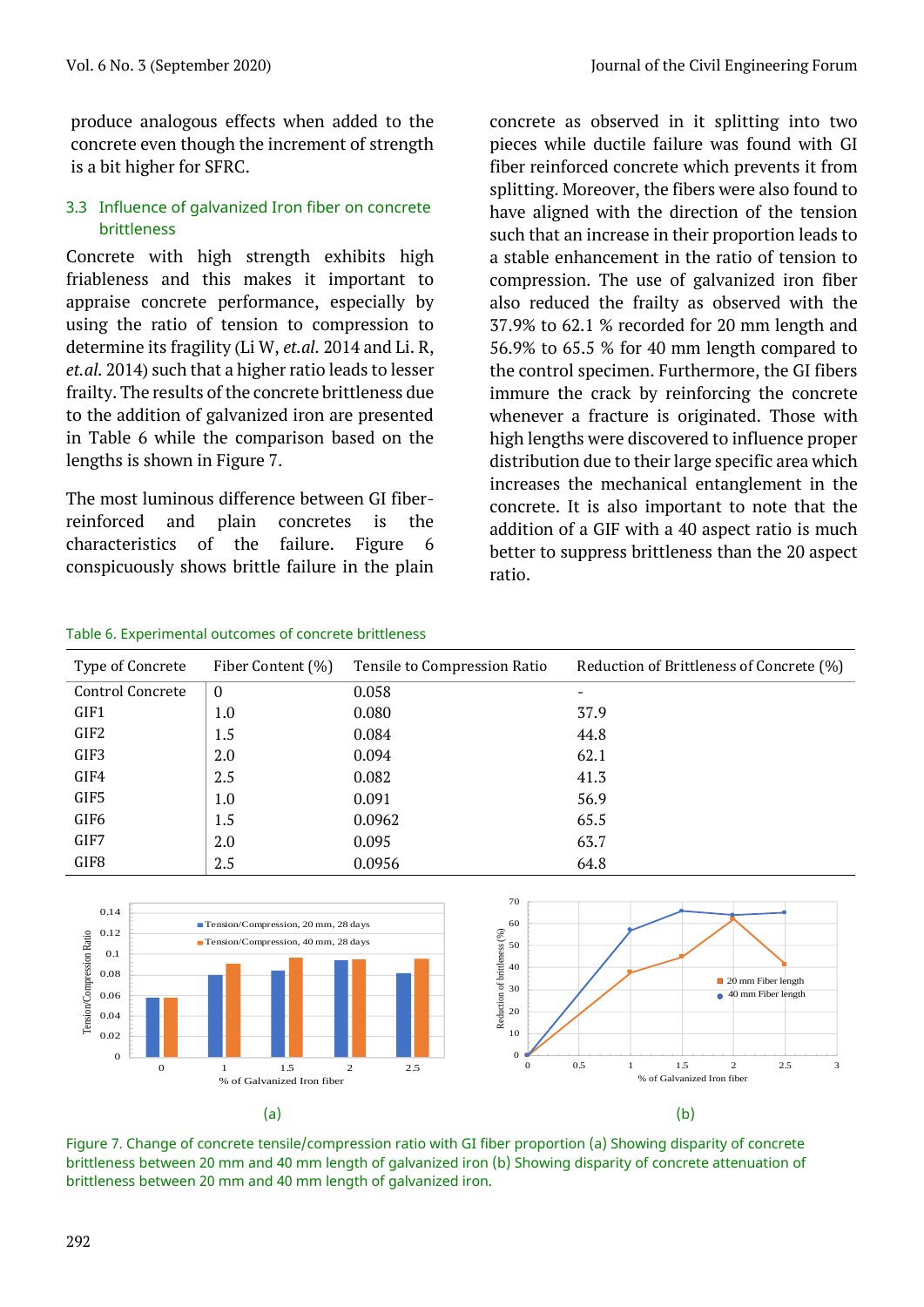# **4 CONCLUSION**

Laboratory experiments were conducted to determine the compression, tension, and brittleness of the concretes reinforced with 'Galvanized Iron' fiber. The results showed 20 mm length galvanized iron fiber was able to aggravate concrete compressive strength by 0.2 % - 3.5%, increased tension by 36.6% - 67.6%, and reduced brittleness by 37.9% - 62.1 % while 40 mm length had 9.3% - 16.1%, 70% - 89.2%, and 56.9% - 65.5 % respectively. The use of a 40 mm length for 2% GI fiber proportion was found to be the best mixture as observed in its effect on the compression with a 16.1% increase, tension with 89.2% increase, and brittleness with 63.7% crack reduction.

In comparison with steel fiber, the utilization of GI fiber showed a bit smaller enhancement in concrete compression and tension and has the potential to be used as a substitute for the expensive imported steel fiber in Bangladesh. This is due to the local availability of the GI fiber in the country which makes it a viable low-cost substitute in fiber reinforced concrete and its ability to improve the mechanical properties of concrete, especially the tension and brittleness.

### **DISCLAIMER**

The authors declare no conflict of interest.

### **ACKNOWLEDGMENTS**

The authors are grateful for the support provided by the laboratory furnished by the Ahsanullah University of Science & Technology (AUST).

### **REFERENCES**

ACI 211.1, 2009. *Standard Practice for Selecting Proportions for Normal, Heavyweight and Mass Concrete.* American Concrete Institute, Farmington Hills, MI, 48331-3439, USA.

ACI 224.1R, 2007. *Causes, Evaluation, and Repair of Cracks in Concrete Structures.* American Concrete Institute, Farmington Hills, MI, 48331- 3439, USA.

American Galvanizers Association. *ASTM Specifications.* [Online] Available at: [https://galvanizeit.org/specification-and](https://galvanizeit.org/specification-and-inspection/coating-specifications/astm-specs#ASTMmainstandards)[inspection/coating-specifications/astm](https://galvanizeit.org/specification-and-inspection/coating-specifications/astm-specs#ASTMmainstandards)[specs#ASTMmainstandards](https://galvanizeit.org/specification-and-inspection/coating-specifications/astm-specs#ASTMmainstandards) [Accessed 12 September 2019].

Darole, E. R. J. S., Kulkarni, V.P., Shaikh, A.P. and Gite, B.E., 2013. Effect of Hybrid Fiber on Mechanical Properties of Concrete. *International Journal of Engineering Research and Applications (IJERA)*, 3, pp.1408-1411.

EN 12390-03, 2009. Testing Hardened Concrete, Part-3: Compressive Strength Test of Concrete. *European Committee for Standardization*, Avenue Marnix 17, B-1000 Brussels, Belgium.

EN 12390-06, 2000. Testing Hardened Concrete, Part-6: Tensile Splitting Test of Concrete. *European Committee for Standardization*, Avenue Marnix 17, B-1000 Brussels, Belgium.

Islam, G. M. S. and Gupta, S. D., 2016. Evaluating Plastic Shrinkage and Permeability of Polypropylene Fiber Reinforced Concrete. *International Journal of Sustainable Built Environment*, *Elsevier*, 5, pp.345–354.

Joshi A., Reddy, P, Kumar, P. and Hatker, P. 2016. Experimental Work on Steel Fibre Reinforced Concrete. *International Journal of Scientific & Engineering Research (IJSER),* 7, pp.971-981.

Kim, J. S., Cho, C. G., Moon, H. J., Kim, H., Lee, S. J. and Kim, W., 2017. Experiments on Tensile and Shear Characteristics of Amorphous Micro Steel (AMS) Fibre-Reinforced Cementitious Composites. *International Journal of Concrete Structures and Materials*, 11, pp.647–655.

Li, R., Zhang, X. H. and Meng, Y. F., 2014. Study of Performance on Reduce Fragility and Increase the Toughness of Fly Ash Ceramsite Concrete. *Advanced Materials Research*, 997, pp.120-123.

Li, W., Huang, Z. and Wang, X. C., 2014. Study on Tension and Compression Ratio and Discount Ratio of Rubber Modified Silica Fume Concrete. *Applied Mechanics and Materials,* 670-671, pp. 396–400.